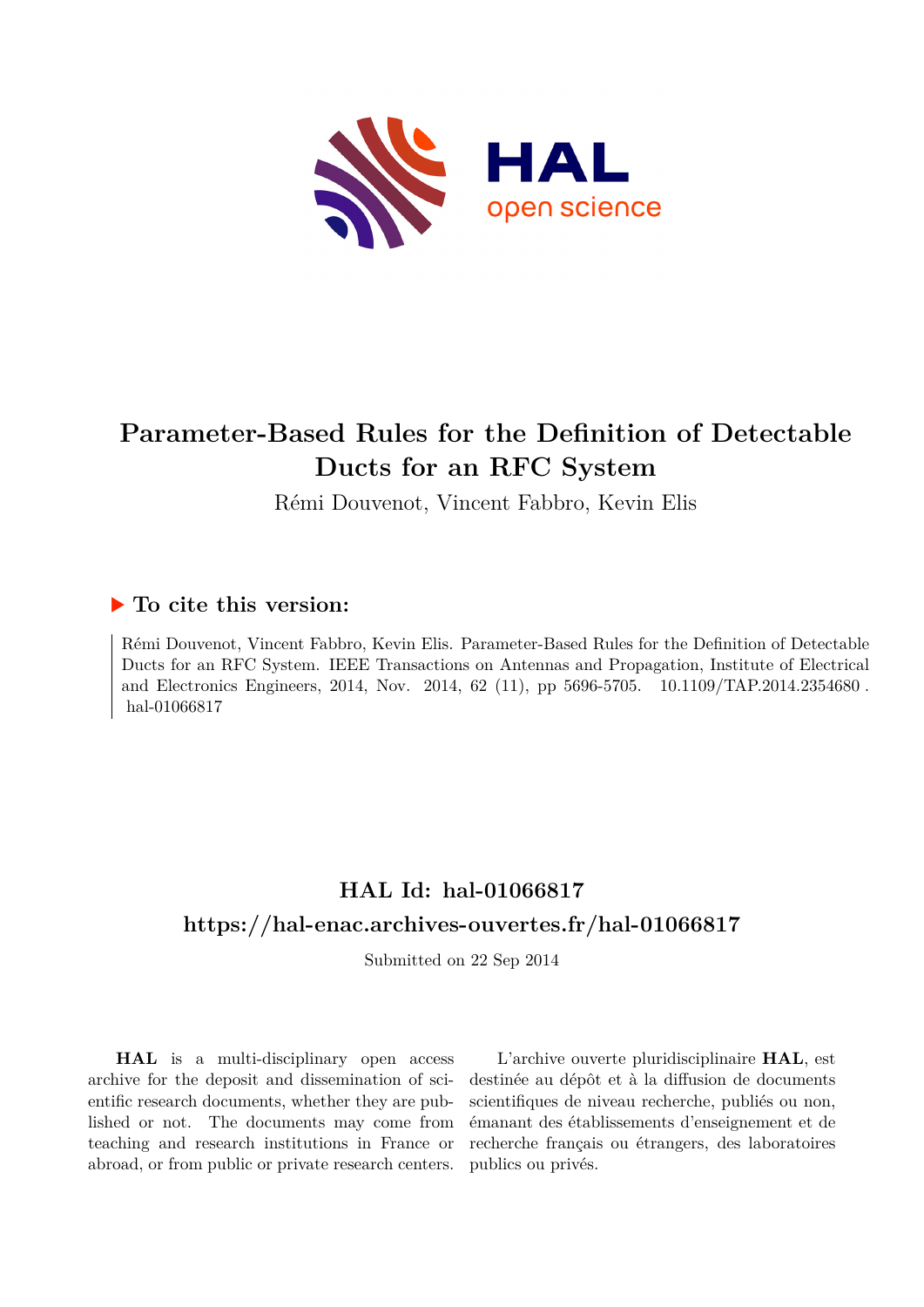# Parameter-Based Rules for the Definition of Detectable Ducts for an RFC System

Rémi Douvenot, Vincent Fabbro, and Kevin Elis

*Abstract*—Refractivity from clutter (RFC) consists in inferring the lower atmospheric conditions from the clutter measured by a coastal or shipborne radar. A data processing tool based on an inverse or optimisation method is required. However, RFC cannot be used to retrieve all the atmospheric conditions. For some refractivity conditions, the modification of the electromagnetic wave behaviour in the low troposphere is not detectable on the radar clutter return. In this article, analytic conditions are given for trilinear atmospheric ducts to be retrievable by an RFC system. The study is based on a ray approach, and the results are validated through numerical simulations. It is finally extended to any piecewise linear profile. In the context of decision analysis, an RFC system user should know which ducts can be detected.

*Index Terms*—Refractivity from clutter, ray tracing, atmospheric duct, inverse problem.

#### I. INTRODUCTION

F OR years, efforts have been made to infer the behaviour<br>of the electromagnetic waves in the low troposphere. The OR years, efforts have been made to infer the behaviour aim is to make accurate estimations of the radar range in coastal or open sea environment. This can be performed by *in situ* meteorological measurements with buoys and rocketsondes. A bulk model is applied to deduce the refractive index from the meteorological data [1]–[3]. This method requires substantial additional equipment and time for proceeding to the measurements. It is still in use today even if not appropriate for a real-time description of the low troposphere.

Mesoscale numerical weather prediction models provide statistics of the meteorological conditions depending on the time and location. These statistics can be used for the forecast of occurrence and type of atmospheric ducts [4]. The atmospheric conditions can also be inferred with the low elevation GPS satellites [5]. An atmospheric duct bends the electromagnetic waves, which can be detected through the measured flight time. These two methods are easy to take on board in operational conditions. However, they can only give a coarse description of the troposphere.

The low troposphere can also be inferred by inverse methods applied to *in situ* electromagnetic measurements. Refractive index conditions have been retrieved with a matched-field method from point-to-point UHF measurements performed

Rémi Douvenot is with the TELECOM/EMA department, ENAC, Toulouse Univ., 31055 Toulouse, France, e-mail: remi.douvenot@recherche.enac.fr.

Vincent Fabbro is with the DEMR department, ONERA, 31055 Toulouse, France, e-mail: vincent.fabbro@onera.fr

during the VOCAR experiment [6]–[9]. More recently, a matched-field approach has been performed in a bistatic configuration, the field being measured by an array of radio receivers [10]. This method requires both a transmitter and a receiver. Consequently, this is useful for very specific conditions and for validation purposes.

Refractivity from clutter (RFC) techniques [11] fills in this gap. The basic idea is to deduce the trajectory of the electromagnetic wave by the large-scale variations in the clutter measurements in a monostatic configuration. Indeed, a trapping layer can significantly increase the range of a radar and create blind spots above this latter. They are easily detected by looking at the clutter map, but RFC consists in quantifying these atmospheric conditions.

Retrieving the duct conditions from the clutter measurements is a nonlinear and ill-posed inverse problem. Many techniques have been proposed for performing RFC. Usually, the duct is described with few parameters that can be retrieved by, among others, genetic algorithm [12], hybrid genetic algorithm-Markov chain Monte Carlo method [13], Kalman and particle filters [14], least-squares support vector machines [15], improved nearest neighbour approach [16], [17]. Methods have also been proposed with non-parametric atmospheric profiles retrieved by variational adjoint approach [18]. A detailed and complete overview on RFC is available in [19]. More recently, the merging of RFC and mesoscale models has been proposed [20].

In this article, the problem of which ducts can be retrieved by an RFC system is addressed. Indeed, some ducts have no effect on the clutter data itself in the radar range. For instance, a too high trapping layer bends the electromagnetic wave that reaches the sea surface after the radar maximum range. Consequently, it cannot be detected. More generally, we define a retrievable duct as a duct for which a slight variation of any of its parameter leads to a modification in the measured clutter data before the maximum radar range. Indeed, the retrievability of a duct does not only depend on its base height. Analytic conditions on the duct parameters are given for trilinear profiles, but the method can be applied to any piecewise linear duct. The goal is twofold: anticipating which duct can be retrieved by an RFC system, and sizing measurement campaigns from desired retrieved ducts. Numerical simulations show the relevancy of the approach.

Section II introduces a ray study where trajectories in the presence of trilinear atmospheric ducts are presented. The geometric variables are exposed and the relations between range, elevation angle, and the duct parameters are stated. In section III, the ray study is used to define the ducts retrievable by RFC. Several scenarii are taken into account, depending

The presented work has been carried out in the framework of the French-German Technical Agreement 119 : "Modelling and measurements of sea clutter at centimetre and millimetre bands; application to atmospheric refractivity assessment" involving FHR, WTD71, DGA-MI, and ONERA.

Kevin Elis was with the TELECOM/EMA department, ENAC, Toulouse Univ., 31055 Toulouse, France. He is now with the Antenna department, CNES, 31401 Toulouse, France, e-mail: kevin.elis@cnes.fr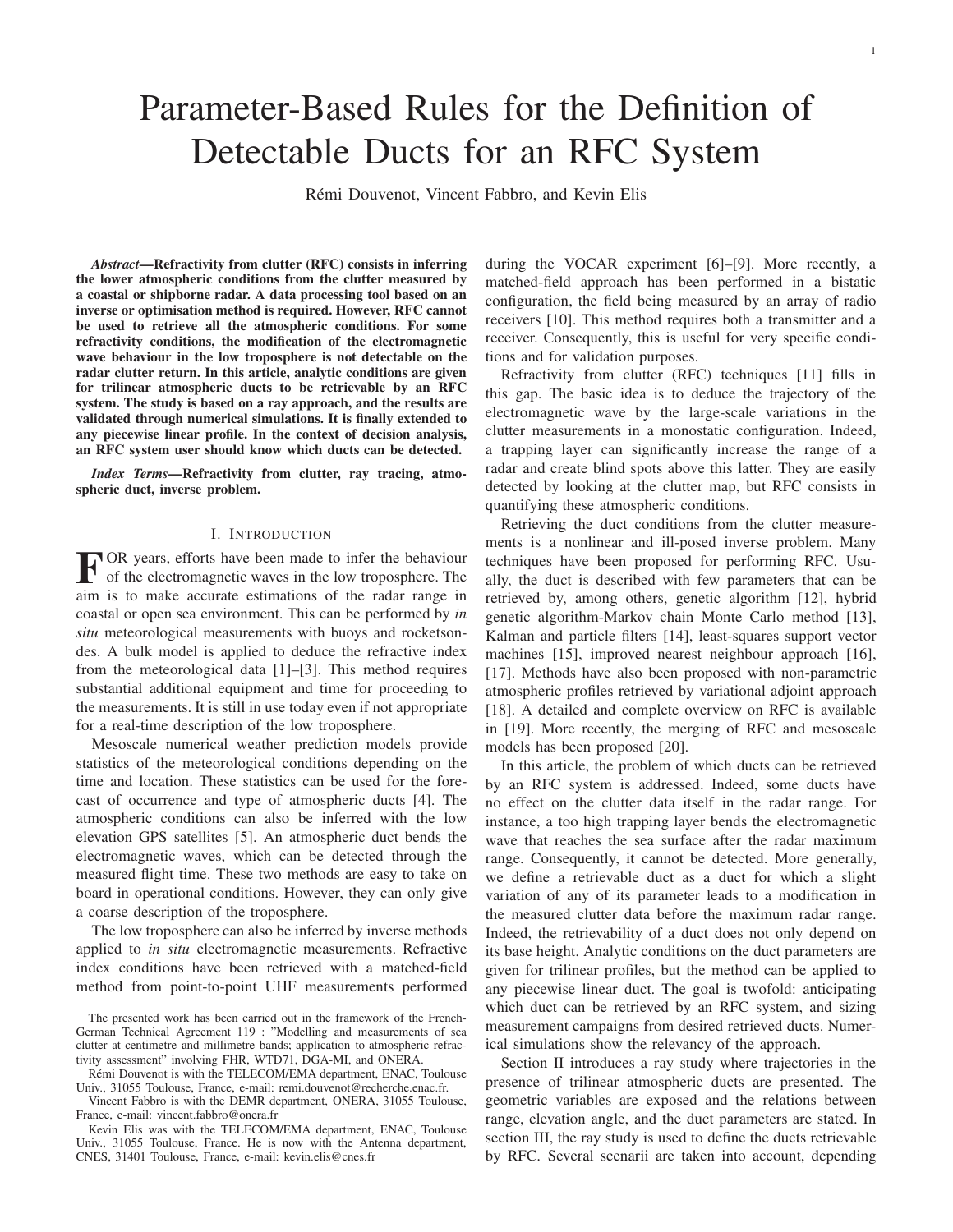on the duct parameters and antenna height. In section IV, numerical simulations of retrievable and non-retrievable ducts validate the study. Moreover, the presented rules are applied to the measurements from the previous RFC works. In section V, the method is extended to take into account an evaporation duct and, more generally, any piecewise linear profile. Finally, the conclusion is exposed in section VI.

All the wave propagation simulations are based on the parabolic approximation of the Helmholtz equation solved by a split-step Fourier algorithm [21], [22]. The mean sea surface is considered smooth and perfectly conducting, and the propagation factor is taken at 1 m high. Then, the main variation of the sea clutter with the grazing angle is included in the propagation factor [16]. Note that the propagation factor is theoretically null at altitude  $z = 0$ .

#### II. RAY STUDY

This section introduces a ray-tracing study for the characterisation of the non-retrievable ducts. In this study, the ducts are supposed constant with the distance.

In the following developments, the case of the antenna below the trapping layer and inside the trapping layer are studied. The notations  $x^b$  and  $x^i$  denote the value x calculated in the case of the antenna below and inside the trapping layer, respectively.

The study is based on the trajectory equation that is expressed for low angles as [23]

$$
M - \frac{\theta^2}{2} = \mathbf{C}^{\text{st}},\tag{1}
$$

where M is the modified refractivity in M-unit,  $\theta$  is the angle of the ray trajectory with the horizontal ( $\theta \ll 1$  rad), in milliradians, and  $C^{st}$  is a constant value.

#### *A. Trilinear duct with infinite thickness*

A bilinear duct is first supposed, as represented in figure 1. It stands for a trilinear duct with a trapping layer of infinite thickness.  $z<sub>b</sub>$  is the trapping layer base height,  $c<sub>0</sub>$  is the slope of refractivity below the trapping layer, and  $c_2$  is the slope of refractivity inside the trapping layer. The slope  $c_0$  is chosen equal to  $0.118$  M-unit.m<sup>-1</sup>, which corresponds to the standard atmosphere. For a fixed elevation angle  $\theta_0$ , the distance  $x_{\text{reach}}$ at which the ground is reached can be calculated.

*1) Antenna below the trapping layer:* The trapping layer base height  $z<sub>b</sub>$  is assumed greater than the antenna height  $h<sub>ant</sub>$ . Then, the ray follows a trajectory depicted in figure 2.  $\theta_0^b$ ,  $\theta_1^b$ ,  $\theta_2^b$ , and  $\theta_3^b$  are the angles between the horizontal and the trajectory at the distances  $x_0^b = 0$ ,  $x_1^b$ ,  $x_2^b$ , and  $x_{\text{reach}}^b$ , respectively. We write

$$
x_{\text{reach}}^{\text{b}} = x_1^{\text{b}} + (x_2^{\text{b}} - x_1^{\text{b}}) + (x_{\text{reach}}^{\text{b}} - x_2^{\text{b}}). \tag{2}
$$

Under the assumption  $|\theta_0| \ll 1$ , the first distance is expressed as [24]

$$
x_1^b = \frac{\theta_1^b - \theta_0^b}{c_0},
$$
 (3)

with

$$
\theta_1^b = \sqrt{{\theta_0^b}^2 + 2c_0(z_b - h_{\text{ant}})}.
$$
 (4)



Fig. 1. The trilinear duct with a trapping layer of infinite thickness.



Fig. 2. Trajectory of a ray in the presence of a trilinear duct with a trapping layer of base height  $z<sub>b</sub>$  and infinite thickness, case  $h<sub>ant</sub> < z<sub>b</sub>$ .

The distance  $x_2^b - x_1^b$  is given by

$$
x_2^b - x_1^b = \frac{\theta_2^b - \theta_1^b}{c_2},
$$
 (5)

with  $\theta_2^b = -\theta_1^b$ . Then,  $x_{\text{reach}}^b - x_2^b$  is given by

$$
x_{\text{reach}}^{\text{b}} - x_2^{\text{b}} = \frac{\theta_3^{\text{b}} - \theta_2^{\text{b}}}{c_0},
$$
 (6)

with

$$
\theta_3^b = -\sqrt{\theta_2^{b^2} - 2c_0 z_b}.
$$
 (7)

Finally, the distance  $x_{\text{reach}}^{\text{b}}$  is expressed with respect to the antenna height, the trapping layer base height, and the elevation angle, as

$$
x_{\text{reach}}^{\text{b}} = 2\theta_1^{\text{b}} \left( \frac{1}{c_0} - \frac{1}{c_2} \right) - \frac{\theta_0^{\text{b}} + \theta_{\text{ant}}}{c_0},\tag{8}
$$

with

 $\boldsymbol{\eta}$ 

$$
\theta_{\text{ant}} = \sqrt{\theta_0^{\mathsf{b}^2} - 2c_0 h_{\text{ant}}}.\tag{9}
$$

*2) Antenna inside the trapping layer:* The antenna height is greater than the trapping layer base height. In this condition, the ray follows a trajectory as depicted in figure 3. Similarly to the previous case,

$$
\begin{aligned} \n\dot{x}^i_{\text{reach}} &= x_1^i + (x_2^i - x_1^i) + (x_{\text{reach}}^i - x_2^i), \\ \n&= \theta_2^i \frac{c_0 - c_2}{c_0 c_2} + \frac{\theta_3^i}{c_0} - \frac{\theta_0^i}{c_2}, \n\end{aligned} \tag{10}
$$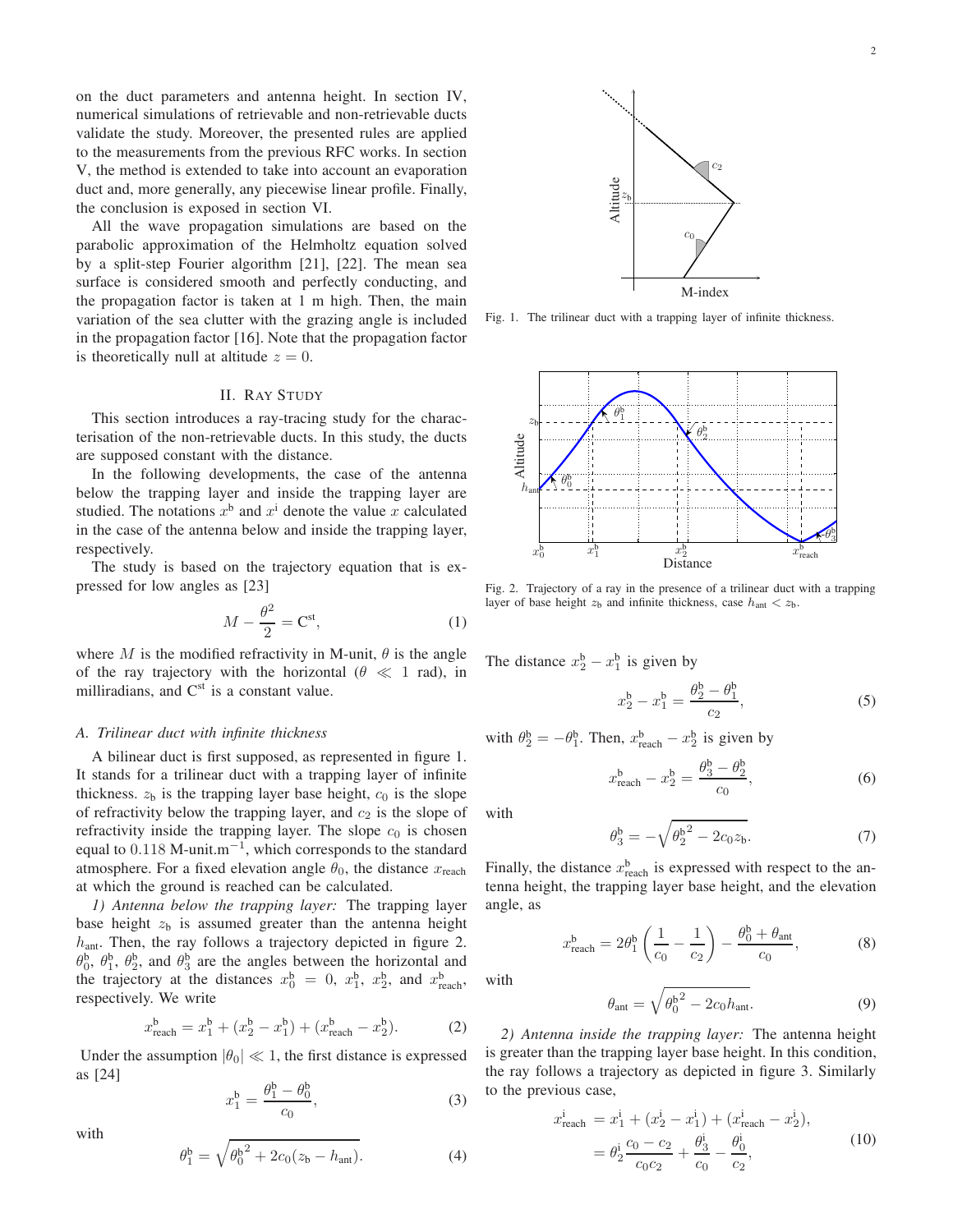

Fig. 3. Trajectory of a ray in the presence of a trilinear duct with a trapping layer of base height  $z<sub>b</sub>$  and infinite thickness, case  $h<sub>ant</sub> > z<sub>b</sub>$ .

with

$$
\theta_1^i = -\theta_0^i, \tag{11}
$$

$$
\theta_2^i = -\sqrt{\theta_0^i{}^2 - 2c_2(h_{\text{ant}} - z_b)},\tag{12}
$$

and 
$$
\theta_3^i = -\sqrt{{\theta_0^i}^2 - 2c_2h_{\text{ant}} - 2(c_0 - c_2)z_b}.
$$
 (13)

#### *B. Trilinear duct*

A trilinear duct is considered, as represented in figure 4, with  $z_t$  the trapping layer thickness. The values H and  $z_H$  are defined, respectively, by

$$
H = z_t \left( 1 - \frac{c_2}{c_0} \right), \tag{14}
$$

$$
z_H = z_b + z_t - H.
$$
 (15)

For the elevated duct (figure 4a)  $H$  is the duct thickness, and  $z_H$  is the duct base height. For the surface-based duct (figure 4b),  $z_H$  is defined by continuity as the negative height at which the refractivity would be the same as at altitude  $z_b + z_t$ . In this case, the duct thickness is  $z_b + z_t$ .

Unlike the infinite thickness case, some rays do not reach the surface in this configuration: they are not trapped. The ray that reaches the ground with the minimum elevation angle is considered.

*1)* Antenna below the trapping layer: We suppose  $z<sub>b</sub>$  >  $h_{\text{ant}}$ , see figure 5. The elevation angle  $\theta_0^b$  is fixed. For  $z_b$  and  $c_2$  fixed,  $z_{t0}$  denotes the limit trapping layer thickness from which the ray is trapped. This is the ray for which the angle  $\theta_{12}^i$  is null.

Eqs. (3) and (4) are still valid. Now,

$$
\theta_{12}^{\mathsf{b}} = \sqrt{{\theta_1^{\mathsf{b}}}^2 + 2c_2 z_{\mathsf{t0}}} = 0.
$$
 (16)

Finally, the limit trapping layer thickness  $z_{t0}$  is expressed as

$$
z_{t0}^{\;\;\mathbf{b}} = -\frac{\theta_0^{\mathbf{b}^2} + 2c_0(z_{\mathbf{b}} - h_{\text{ant}})}{2c_2}.\tag{17}
$$

Note that if  $\theta_0^b < 0$ , the above results are the same, since the ray reaches the interface at  $z<sub>b</sub>$  with the angle  $-\theta_0^b$  after a bound on the ground.



Fig. 5. Trajectory of a ray trapped in a trilinear duct with a trapping layer of base height  $z<sub>b</sub>$  and thickness  $z<sub>t</sub>$ . Case  $h<sub>ant</sub> < z<sub>b</sub>$ . The same trapping layer of thickness  $z_{t0}$  would have trapped the ray the same way.

*2) Antenna inside the trapping layer:* If the antenna is inside the trapping layer (*i.e.*  $z_b < h_{\text{ant}} < z_b + z_t$ ), the configuration can be represented as in figure 6. The angle  $\theta_{12}^i$ is expressed as

$$
\theta_{12}^{i} = \sqrt{{\theta_0}^{i}}^2 + 2c_2(z_b + z_{t0} - h_{ant}) = 0, \qquad (18)
$$

which yields

$$
z_{t_0}^i = -\frac{\theta_0^{i^2}}{-2c_2} - (z_b - h_{\text{ant}}). \tag{19}
$$

The above results are consistent with  $\theta_0^i < 0$ .

#### III. RETRIEVABLE DUCTS FOR RFC SYSTEMS

In this section, parameter-based rules are given for the identification of the retrievable trilinear ducts.

From the study of section II, limits can be defined about the ducts retrievable by an RFC system. For instance, we can assume that the energy transmitted by the radar is in  $[-\theta_{6dB}/2, \theta_{6dB}/2]$ . In the case of a Gaussian aperture, 75 % of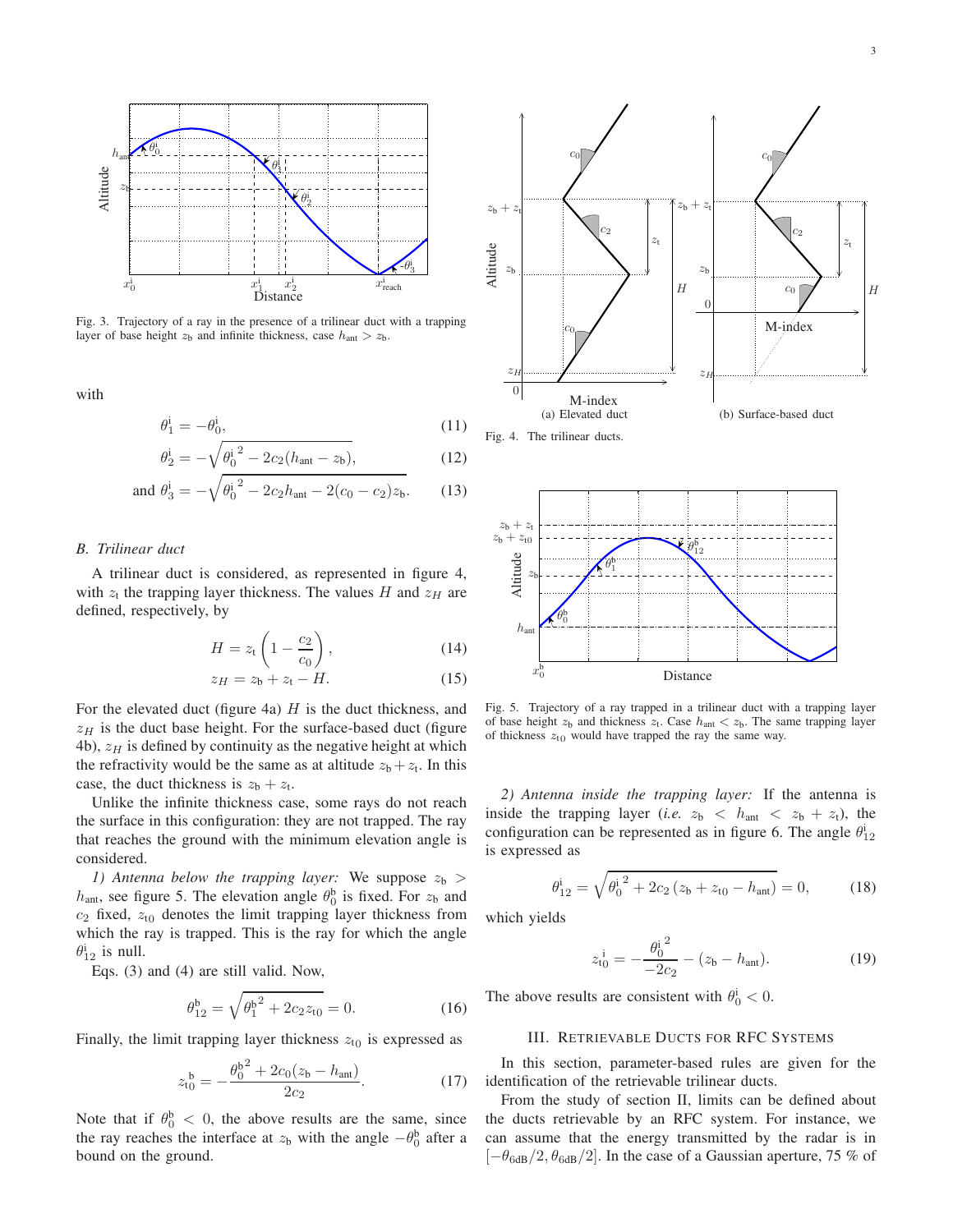

Fig. 6. Trajectory of a ray trapped in a trilinear duct with a trapping layer of base height  $z_b$  and thickness  $z_t$ . Case  $h_{ant} > z_b$ . The same trapping layer of thickness  $z_{t0}$  would have trapped the ray the same way.

the energy in contained in this interval. The elevation angle is denoted  $\theta_{el}$ . Then, the initial angle of the considered rays  $\theta_0$  is in  $[\theta_{el} - \theta_{6dB}/2, \theta_{el} + \theta_{6dB}/2] = [\theta_{min}, \theta_{max}]$ . In the following,  $\theta_{el}$  is supposed  $\geq 0$ , then  $|\theta_{max}| \geq |\theta_{min}|$ .

First of all, for the first mode to be guided into a trilinear duct such that  $z_b \neq 0$  at frequency f, it must satisfy [24]

$$
f \ge 265 \frac{c}{H\sqrt{\Delta M}},\tag{20}
$$

with c the light velocity in the propagating medium (in m.s<sup>-1</sup>) and  $\Delta M = -z_1c_2$  the M-index deficit into the trapping layer in M-unit.  $H$  (in m) is defined by eq. (14).  $f$  is in Hz. In the case of a surface-based duct such that  $z<sub>b</sub> = 0$ , this condition becomes

$$
f \ge 398 \frac{c}{z \sqrt{\Delta M}},\tag{21}
$$

where  $z_t$  is in m.

We suppose that this condition is fulfilled in the following study. Indeed, except for very weak ducts, the order of magnitude of the minimum frequency is below 1 GHz, whereas RFC systems are considered to operate at more than 2 GHz. Below 2 GHz, the duct effect is hardly significant enough for performing RFC [25].

#### *A. Rules on* z*<sup>t</sup>*

The rules on  $z_t$  are defined with respect to the ray study inside the trapping layer. However, rays are not sufficient to extensively describe the wave behaviour. In the trapping layer, caustics appear and reach its upper and lower parts [26], [27]. The energy is focused at the vicinity of the caustics (a phenomenon known as "edge focusing" [28]). Then, the ray of elevation  $\theta_{\text{max}}$  corresponds to a field of high intensity at the upper and lower parts of the trapping layer.

At the top of the trapping layer, some energy focused at the caustic is diffracted above the trapping layer. This is not taken into account by the ray study. However, this is of no consequence except that the value  $z<sub>trans</sub>$  could be slightly decreased if this phenomenon was extensively described.

We suppose a trilinear duct, with a trapping layer base height  $z<sub>b</sub>$  and refractivity slope  $c<sub>2</sub>$  fixed. The antenna parameters are known. From eqs. (17) and (19), we define  $z<sub>tnax</sub>$  as

$$
z_{\text{tmax}} = \begin{cases} -\frac{\theta_{\text{max}}^2 + 2c_0(z_b - h_{\text{ant}})}{2c_2} & \text{if } h_{\text{ant}} < z_b, \\ -\frac{\theta_{\text{max}}^2}{-2c_2} - (z_b - h_{\text{ant}}) & \text{if } \begin{cases} z_b < h_{\text{ant}}, \\ h_{\text{ant}} < z_b + z_t. \end{cases} \end{cases}
$$
(22)

For fixed  $z_b$  and  $c_2$ , and  $z_t = z_{tmax}$ , all the energy transmitted by the radar is trapped in the duct. Consequently, if the trapping layer is thicker than the defined limit ( $z_t > z_{tmax}$ ), the effect of the duct is the same: all the energy is trapped by the trapping layer. Then, let  $(z_{b_1}, c_{21}, z_{t1})$  and  $(z_{b_2}, c_{22}, z_{t2})$ be two sets of parameters defining two surface-based ducts such that  $z_{b1} = z_{b2}, c_{21} = c_{22}, \text{ and } z_{t1} \neq z_{t2}.$  An RFC system cannot discriminate the two ducts if  $z_{t1} \geq z_{tmax}$  and  $z_{t2} \geq z_{tmax}$ . (The energy at the sea level is the same.)

Edge focusing also occurs at the bottom of the trapping layer. This appears to be a problem since some energy reaches the ground whereas no rays do. A rule of thumb is introduced: we consider that a duct is not retrievable if no rays initially going upward ( $\theta_0 \geq 0$ ) reach an altitude below the transmitting antenna ( $z < h<sub>ant</sub>$ ).

The value  $z_{\text{tmin}}$  is defined as

$$
z_{\text{tmin}} = \begin{cases} -(z_{\text{b}} - h_{\text{ant}}) \frac{c_0}{c_2} & \text{if } h_{\text{ant}} < z_{\text{b}}, \\ -z_{\text{b}} \frac{c_0}{c_2} & \text{if } h_{\text{ant}} \ge z_{\text{b}}. \end{cases} \tag{23}
$$

The rule for  $h_{\text{ant}} \geq z_b$  implies that the duct is a surface-based duct and not an elevated duct (see figure 4). If the trapping layer is less thick than this limit ( $z_t < z_{tmin}$ ), no rays reach the ground level: the duct cannot be detected by an RFC system.

The rule for  $h_{\text{ant}} < z_b$  reflects the fact that no ray going upward and trapped in the duct reach an altitude below the antenna. This rule is defined from eq. (17) with  $\theta_0 = 0$  rad.

#### *B. Rule on* z*<sup>b</sup>*

Now, we consider that the ray reaches the ground  $(z_t >$  $z<sub>tmin</sub>$ ). The question is: does the ray reach the ground before the maximum radar range? Only the case of the antenna below the trapping layer is presented. When the antenna is above the trapping layer, the energy going downward is modified by the duct, that is consequently detectable at short range. From eq. (8), the angle  $\theta_1$  is expressed as

$$
\theta_1 = \frac{1}{2} \left[ x_{\text{reach}} + \frac{\theta_{\text{max}} + \theta_{\text{ant}}}{c_0} \right] \frac{c_0 c_2}{c_2 - c_0}.
$$
 (24)

Now, if  $x_{\text{max}}$  denotes the maximum radar range, the maximum trapping layer base height  $z<sub>bmax</sub>$  is expressed from (4) and (24) as

$$
z_{\text{bmax}} = h_{\text{ant}} - \frac{\theta_{\text{max}}^2}{2c_0} + \frac{1}{8} \frac{c_2^2 c_0}{(c_2 - c_0)^2} \left[ x_{\text{max}} + \frac{\theta_{\text{max}} + \theta_{\text{ant}}}{c_0} \right]^2.
$$
 (25)

For any trapping layer such that  $z<sub>b</sub> > z<sub>bmax</sub>$ , almost no energy reaches the ground, and the RFC system sees no ducting condition. Note that  $z_{\text{bmax}}$  tends to infinity when  $c_2$  tends to zero. It is consistent with the fact that an infinitely weak trapping layer would bend the wave to the sea level at infinity.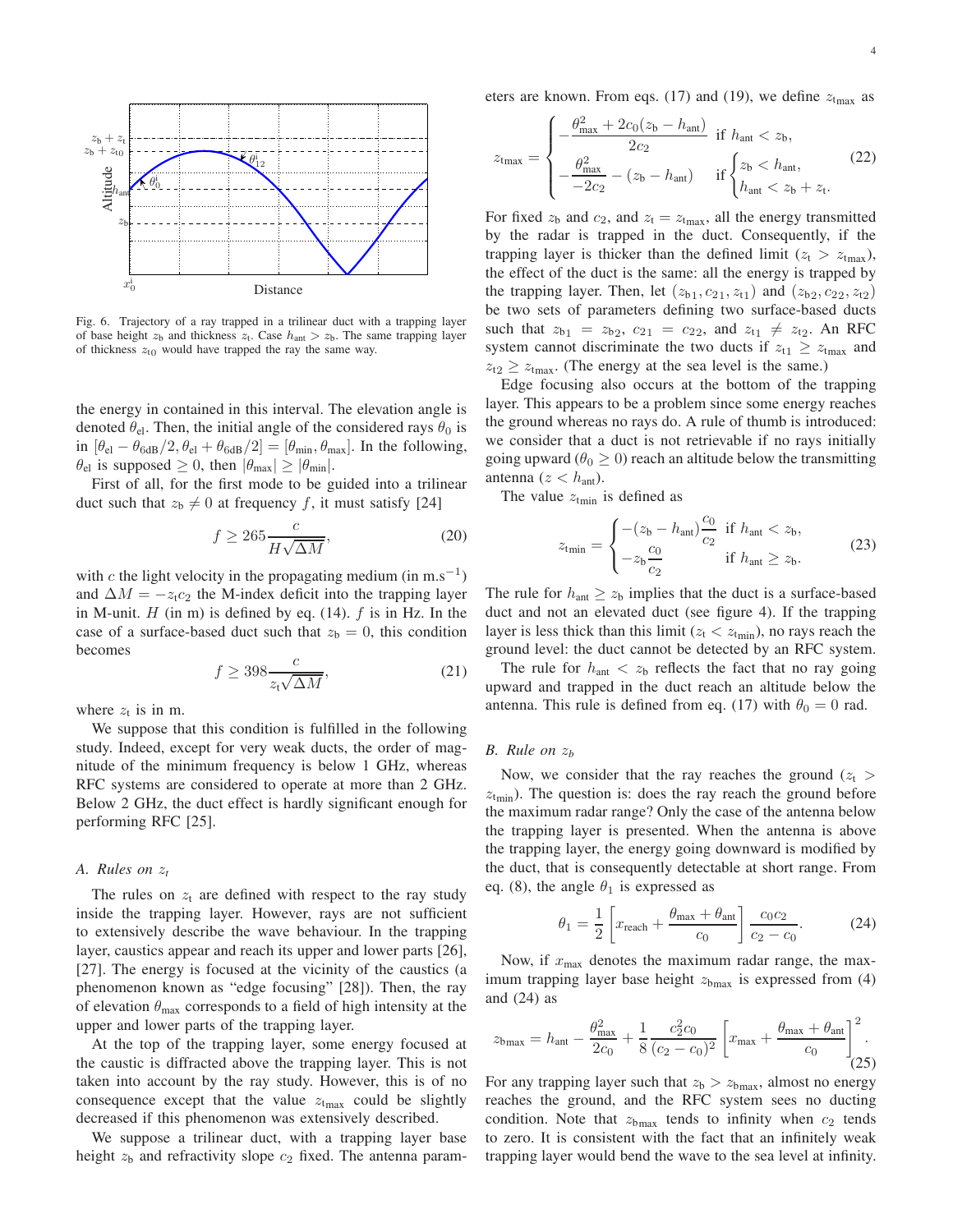#### IV. NUMERICAL RESULTS

In this section, numerical results corresponding to the different rules are presented. They are performed by a split-step resolution of the parabolic wave equation. The sea surface is considered as smooth and perfectly conducting. This hypothesis is relevant in S-band with a sea state not too high. Indeed, with sea state 3 (wave height  $h_{1/3} \approx 1$ m) at 3 GHz, and considering grazing angles  $(\theta_{g} < 1^{\circ})$ , the Rayleigh criterion expressed as

$$
h_{1/3} < \frac{\lambda}{8\sin\theta_{\rm g}}\tag{26}
$$

characterising the smooth surfaces (e.g. [29]) is barely fulfilled. For higher frequencies or rougher sea states, the surface roughness should be considered. The propagation factor is taken at 1 m high.

The sensitivity of the simulations is analysed with respect to the duct parameters in the cases of retrievable and nonretrievable ducts. The simulation parameters correspond to Wallops measurement campaign [11], except that the aperture is considered as Gaussian to fit the theoretical study. The maximum range  $x_{\text{max}}$  is set to 60 km. The antenna works at 2.84 GHz. It is 30.78 m high with a 3 dB aperture beamwidth of 0.4°.  $\theta_{\text{max}}$  is chosen equal to  $\theta_{\text{6dB}}/2$  such that 75 % of the energy is confined into a cone  $[-\theta_{6dB}/2, \theta_{6dB}/2]$ .

To compare two propagation factors x and y expressed in natural values, two different distances are considered.  $RMS<sub>nat</sub>(x, y)$  denotes the root mean square between the two vectors.  $RMS_{dB}(\mathbf{x}, \mathbf{y}) = RMS_{nat}(10 \log_{10}(\mathbf{x}), 10 \log_{10}(\mathbf{y}))$ denotes the root mean square between the vectors x and y expressed in dB. Indeed, propagation factors are classically expressed in dB for RFC and more generally in the propagation community.

The key idea of the following simulations is to compare the distance between two clutter returns for two close ducts, in the case of retrievable and non-retrievable ducts. The aim is to show that when the rules defined in section III are not fulfilled ( $z_b > z_{bmax}$ ,  $z_t > z_{tmax}$ , or  $z_t < z_{tmin}$ ), the variation of the out-of-bound parameter has a very low impact on the clutter return.

#### *A. Retrievable duct*

For this first simulation, a duct of which the parameters are far from the defined limits is considered. The trapping layer base height, refractivity slope into the trapping layer, and trapping layer thickness are  $z<sub>b</sub> = 10$  m,  $c<sub>2</sub> = -0.2$  Munit.m<sup>-1</sup>, and  $z_t = 40$  m, respectively. The 2D propagation factor with respect to distance and altitude is represented in figure 7. The M-index is also plotted with respect to altitude.

The limits for the retrievable ducts can be calculated. There is no condition of the trapping layer base height since eq. (25) gives a value of  $z<sub>bmax</sub>$  less than the antenna height. Following (23), the minimum trapping layer thickness is  $z<sub>tmin</sub> \approx 5.9$  m and following (22), the maximum trapping layer thickness is  $z<sub>tmax</sub> \approx 143$  m.

To test the variability of the simulation with the duct parameters, the propagation factor at the sea level  $(z = 1 \text{ m})$  is plotted for the considered duct and 4 other ducts, see figure 8.



Fig. 7. Left, modified refractivity with respect to altitude for  $z_b = 10$  m,  $c_2 = -0.2$  M-unit.m<sup>-1</sup>,  $z_t = 40$  m. Right, corresponding propagation factor at 2.84 GHz.



Fig. 8. Propagation factors at the sea level with respect to the distance at 2.84 GHz for the initial refractivity profile  $z_b = 10$  m,  $c_2 = -0.2$  M-unit.m<sup>-1</sup>,  $z_t = 40$  m (black), for  $z_b = 0$  m (dotted blue), for  $z_b = 20$  m (blue), for  $z_t = 30$  m (dotted red), and for  $z_t = 50$  m (red).

These ducts correspond to a modification on  $z<sub>b</sub>$  of  $-10$  m and  $+10$  m, in dotted blue and continuous blue, and a modification on  $z_t$  of  $-10$  m and  $+10$  m, in dotted red and continuous red, respectively. The 4 considered modifications in the vertical Mprofile modify the simulated propagation factor. The decrease of  $z<sub>b</sub>$  has the less impact, certainly because  $z<sub>b</sub>$  is already small in the initial configuration. However, each modification of a parameter has a significant impact on the propagation factor.

The RMS distances are calculated. When  $z_t$  varies, it gives

- RMS<sub>dB</sub> $({\bf P}_{init}, {\bf P}_{z_t-10}) = 2.12;$
- RMS<sub>nat</sub> $({\bf P}_{init}, {\bf P}_{z_t-10}) = 1.12;$
- RMS<sub>dB</sub> $({\bf P}_{init}, {\bf P}_{z_t+10}) = 1.37;$
- RMS<sub>nat</sub> $(\mathbf{P}_{\text{init}}, \mathbf{P}_{z_t+10}) = 6.90 \times 10^{-1}$ .
- When  $z<sub>b</sub>$  varies,
- RMS<sub>dB</sub> $({\bf P}_{init}, {\bf P}_{z_b-10}) = 1.52;$
- RMS<sub>nat</sub> $(P_{init}, P_{z_b-10}) = 9.45 \times 10^{-1}$ ;
- RMS<sub>dB</sub> $(P_{init}, P_{z_b+10}) = 3.09;$
- RMS<sub>nat</sub> $({\bf P}_{init}, {\bf P}_{z_b+10}) = 1.25$ .

This gives the order of magnitude of the variability of the propagation factor for a retrievable duct.

#### *B. Non-retrievable duct:*  $z_t > z_{tmax}$

This example illustrates that for a value of the trapping layer thickness  $z_t$  greater than  $z_{tmax}$ , the propagation factor at the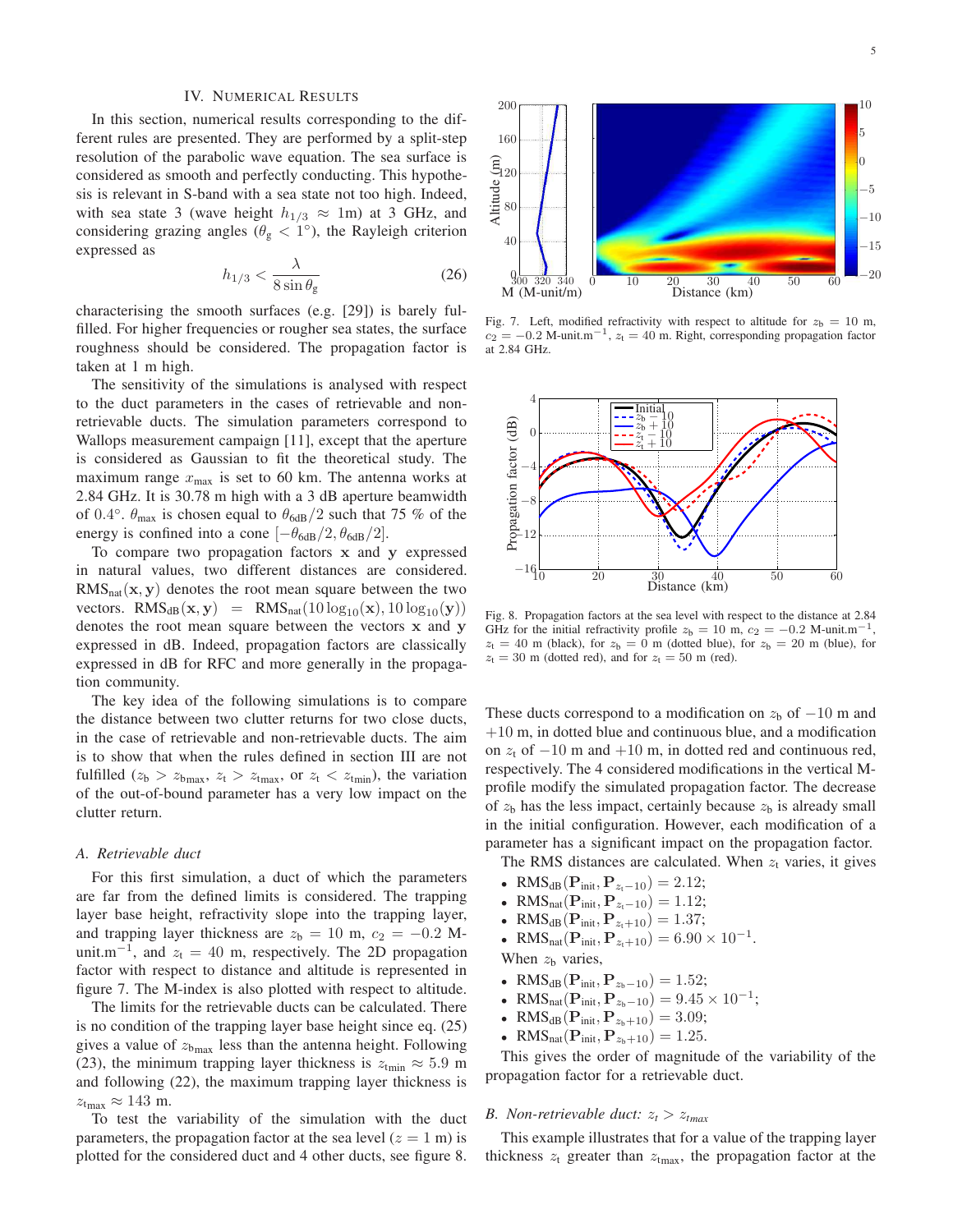

Fig. 9. Left, modified refractivity with respect to altitude for  $z<sub>b</sub> = 50$  m,  $c_2 = -0.8$  M-unit.m<sup>-1</sup>,  $z_t = 33$  m. Right, corresponding propagation factor at 2.84 GHz.

sea level is the same as for  $z_t = z_{tmax}$ . The trapping layer parameters for this examples are  $z<sub>b</sub> = 50$  m,  $c<sub>2</sub> = -0.8$  Munit.m<sup>-1</sup>,  $z_t = 33$  m. Indeed, for  $z_b = 50$  m and  $c_2 = -0.8$  Munit.m<sup>-1</sup>, eq. (22) gives  $z_{t_{\text{max}}} \approx 33$  m.

In figure 9, the propagation factor with respect to distance and altitude is plotted. We observe that almost all the energy is trapped by the trapping layer, which is consistent with  $z_t =$  $z_{tmax}$ .

In figure 10, the propagation factor at the sea level simulated for the foregoing duct (called "Initial" in the legend) is plotted. The propagation factors corresponding to a modification on  $z<sub>b</sub>$ of  $-10$  m and  $+10$  m, and to a modification on  $z_t$  of  $-10$  m and  $+10$  m, are also plotted in dotted blue and continuous blue, and in dotted red and continuous red, respectively.

The variation of the trapping layer base height has a significant impact on the propagation factor. As for the trapping layer thickness, the propagation factor corresponding to  $z_t = z_{tmax} + 10$  m coincides with  $z_t = z_{tmax}$ . The one corresponding to  $z_t = z_{tmax} - 10$  m is barely distinguishable. In RMS values, when the trapping layer thickness  $z_t$  varies, it gives

- RMS<sub>dB</sub> $(\mathbf{P}_{init}, \mathbf{P}_{z_t-10}) = 2.32 \times 10^{-1}$ ;
- RMS<sub>nat</sub> $(\mathbf{P}_{init}, \mathbf{P}_{z_t-10}) = 1.05 \times 10^{-1}$ ;
- RMS<sub>dB</sub> $(\mathbf{P}_{init}, \mathbf{P}_{z_t+10}) = 3.04 \times 10^{-2}$ ;
- RMS<sub>nat</sub> $(P_{init}, P_{z_t+10}) = 1.31 \times 10^{-2}$ .

When the trapping layer base height  $z<sub>b</sub>$  varies,

- RMS<sub>dB</sub> $({\bf P}_{init}, {\bf P}_{z_b-10}) = 4.72;$
- RMS<sub>nat</sub> $({\bf P}_{init}, {\bf P}_{z_b-10}) = 1.83;$
- RMS<sub>dB</sub> $({\bf P}_{init}, {\bf P}_{z_b+10}) = 4.58;$
- RMS<sub>nat</sub> $({\bf P}_{init}, {\bf P}_{z_b+10}) = 1.35.$

Note that the RMS for  $z_t = z_{tmax} + 10$  m and  $z_t = z_{tmax} - 10$  m have one order of magnitude of difference, even if they are visually hard to differentiate.

So, when  $z_t$  is close to or greater than  $z_{tmax}$ , an RFC system cannot quantify it since it has no impact on the propagation factor at the sea level. The prediction of the 2D propagation with  $z_t > z_{tmax}$  would still be right because a trapping layer thicker than  $z<sub>tmax</sub>$  gives the same 2D propagation factor.

A problem appears when the retrieved duct is used as an input for simulations at different frequencies or wider apertures. The uncertainty on the trapping layer thickness



Fig. 10. Propagation factors at the sea level with respect to the distance at 2.84 GHz for the initial refractivity profile  $z<sub>b</sub> = 50$  m,  $c<sub>2</sub> = -0.8$  Munit.m<sup>-1</sup>,  $z_t = 33$  m (black), for  $z_b = 40$  m (dotted blue), for  $z_b = 60$  m (blue), for  $z_t = 23$  m (dotted red), and for  $z_t = 43$  m (red).



Fig. 11. Left, modified refractivity with respect to altitude for  $z<sub>b</sub> = 50$  m,  $c_2 = -0.2$  M-unit.m<sup>-1</sup>,  $z_t = 12$  m. Right, corresponding propagation factor at 2.84 GHz.

 $z_t$  would imply that the propagation simulation could not be trusted. Moreover, the user must be aware that the illposedness in this case corresponds to a physical indeterminacy, not to a problem in the inversion algorithm.

#### *C. Non-retrievable duct:*  $z_t < z_{tmin}$

In this section, the chosen example highlights the fact that for a too thin trapping layer, the energy is not trapped, and it barely modifies the propagation factor at sea level. This makes these ducts hard to retrieve by RFC. The trapping layer initial parameters for this example are  $z<sub>b</sub> = 50$  m,  $c<sub>2</sub> = -0.2$  Munit.m<sup>-1</sup>,  $z_t = 12$  m. Indeed, for  $z_b = 50$  m and  $c_2 = -0.2$  Munit.m<sup>-1</sup>, eq. (23) gives  $z_{\text{tmin}} \approx 12$  m.

The corresponding 2D propagation factor is plotted in figure 11. We see that the energy trapped in the duct does not reach the ground. We focus on the signal at the sea level, in black in figure 12. The propagation factors corresponding to a modification on  $z<sub>b</sub>$  of  $-10$  m and  $+10$  m, in dotted blue and continuous blue, and to a modification on  $z_t$  of  $-10$  m and +10 m, in dotted red and continuous red, respectively.

At first sight, all the plots are easily distinguishable. This is due to the low values of the propagation factors. In dotted black, the level of the propagation factor at 10 km minus 20 dB is plotted. It can reasonably be chosen as an arbitrary noise level. In practice, this level depends on the sensitivity of the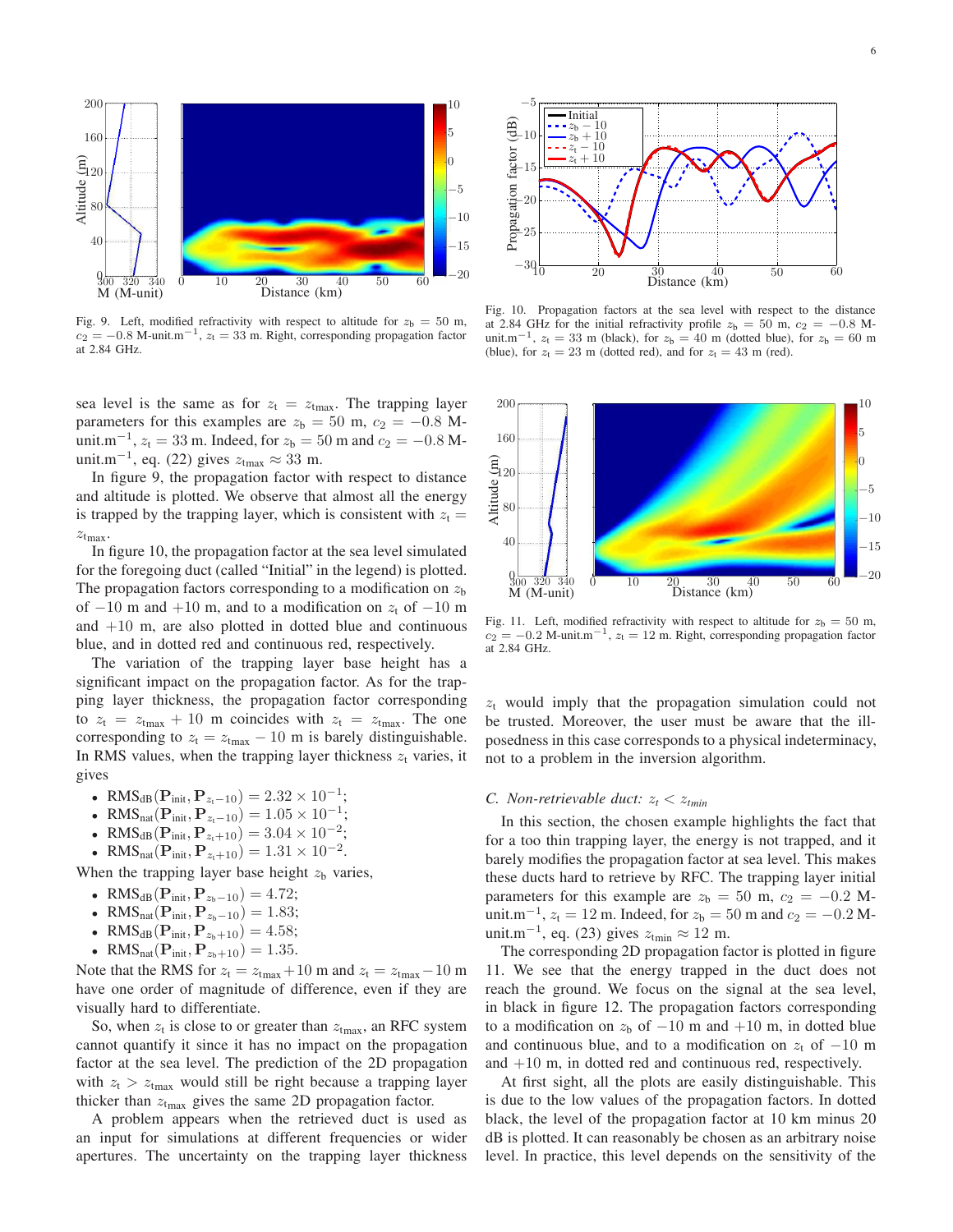

Fig. 12. Propagation factors at the sea level with respect to the distance at 2.84 GHz for the initial refractivity profile  $z<sub>b</sub> = 50$  m,  $c<sub>2</sub> = -0.2$  Munit.m<sup>-1</sup>,  $z_t = 12$  m (black), for  $z_b = 40$  m (dotted blue), for  $z_b = 60$  m (blue), for  $z_t = 2$  m (dotted red), and for  $z_t = 22$  m (red).

radar and on the sea state, that affects the radar cross section of the sea surface.

At  $z_t = z_{tmin}$ , the signal is slightly above the noise level. When  $z_t = z_{tmin} - 10$  m, the curve falls behind the sea level and differentiating the two signal requires a sensitive system. When  $z_t = z_{tmin} + 10$  m, the signal increases after 50 km, which makes the duct more easily detectable.

When  $z_b = 40$  m and  $c_2 = -0.2$  M-unit.m<sup>-1</sup>,  $z_{\text{tmin}} \approx$ 5.4 m. Consequently, for  $z_t = 12$  m, the duct is retrievable. In figure 12, it corresponds to the dotted blue curve, which is as expected above the noise level. When  $z<sub>b</sub> = 60$  m and  $c_2 = -0.2$  M-unit.m<sup>-1</sup> (continuous blue curve),  $z_{\text{tmin}} \approx 17$  m. For  $z_t = 12$  m, the duct is non retrievable if the noise is considered.

We focus now on the RMS values. When  $z_t$  varies,

• RMS<sub>dB</sub> $({\bf P}_{init}, {\bf P}_{z_t-10}) = 8.70;$ 

- RMS<sub>nat</sub> $(P_{init}, P_{z_t-10}) = 3.52 \times 10^{-2}$ ;
- RMS<sub>dB</sub> $({\bf P}_{init}, {\bf P}_{z_t+10}) = 4.02;$

• RMS<sub>nat</sub> $(\mathbf{P}_{init}, \mathbf{P}_{z_t+10}) = 2.31 \times 10^{-2}$ .

When  $z<sub>b</sub>$  varies, it gives

- RMS<sub>dB</sub> $({\bf P}_{init}, {\bf P}_{z_b-10}) = 5.74;$
- RMS<sub>nat</sub> $(P_{init}, P_{z_b-10}) = 1.13 \times 10^{-1}$ ;
- RMS<sub>dB</sub> $({\bf P}_{init}, {\bf P}_{z_b+10}) = 3.24;$
- RMS<sub>nat</sub> $(\mathbf{P}_{init}, \mathbf{P}_{z_b+10}) = 2.65 \times 10^{-2}$ .

Note that non-retrievable ducts have a  $RMS<sub>nat</sub>$  in the order of magnitude of  $10^{-2}$ .

#### *D. Non-retrievable duct:*  $z_b > z_{bmax}$

This example illustrates the rule on the maximum trapping layer base height  $z_{\text{bmax}}$ . The slope of the trapping layer  $c_2$  is fixed at  $-0.6$  M-unit.m<sup>-1</sup>, and the trapping layer thickness  $z_t$ is chosen very large,  $z_t = 100$  m (see section III-B). In these conditions,  $z_{\text{bmax}} \approx 135$  m. In figure 13 the 2D propagation factor is shown for  $z_b = 135$  m,  $c_2 = -0.6$  M-unit.m<sup>-1</sup>, and  $z_t = 100$  m. Note that the trapped energy barely reaches the sea level before the maximum range.

Figure 14 shows the influence of the trapping layer base height on the sea-level propagation factor when close to  $z_{bmax}$ . In black, the propagation factor corresponding to  $z<sub>bmax</sub>$  is plotted, in continuous blue the one corresponding to  $z_{\text{bmax}} + 10$  m,



Fig. 13. Left, modified refractivity with respect to altitude for  $z<sub>b</sub> = 135$  m,  $c_2 = -0.6$  M-unit.m<sup>-1</sup>,  $z_t = 100$  m. The top of the trapping layer  $z_b + z_t$ is above 200 m. Right, corresponding propagation factor at 2.84 GHz.

and in dotted blue the one corresponding to  $z_{\text{bmax}} - 10$  m. The parameter  $z_t$  does not vary since it is chosen large enough to be  $> z<sub>tnax</sub>$ , as stated in section III-B.

When  $z_b > z_{bmax}$ , the signal is not modified by the duct if the noise level is considered. Consequently, such a duct is non retrievable by any RFC system. When  $z_b < z_{bmax}$ , the propagation factor significantly increases after 55 km, and the duct is detectable and potentially quantifiable. As for the study on  $z<sub>tmin</sub>$ , the threshold for defining a retrievable duct depends on the noise level, *i.e.* on the radar sensitivity and on the sea state.

When  $z<sub>b</sub>$  varies, it gives

- RMS<sub>dB</sub> $({\bf P}_{init}, {\bf P}_{z_b-10}) = 7.19;$
- RMS<sub>nat</sub> $(\mathbf{P}_{\text{init}}, \mathbf{P}_{z_{b}-10}) = 4.20 \times 10^{-2}$ ;
- RMS<sub>dB</sub> $({\bf P}_{init}, {\bf P}_{z_b+10}) = 4.37;$
- RMS<sub>nat</sub> $(\mathbf{P}_{init}, \mathbf{P}_{z_b+10}) = 2.07 \times 10^{-3}$ .

Here, the order of magnitude of the  $RMS_{nat}$  is  $10^{-3}$  for the non-retrievable duct and  $10^{-2}$  for the retrievable duct. The frontier between retrievable and non-retrievable duct is continuous, so one cannot expect sharp decisions. It is however far from the  $RMS<sub>nat</sub>$  in the case of a fully retrievable duct (section IV-A).

From the two last examples, it comes out that the  $RMS<sub>dB</sub>$ distance favours the weak trapping layers. In operational conditions, an additive noise would cover the slight variations in the propagation factor. Consequently, the  $RMS<sub>dB</sub>$  distance is not adapted. Note that it is the distance used in all the previous RFC works.

#### *E. Application the the surface-based ducts from the 1998 Wallops Island measurement campaign*

Among the RFC works mentioned in the introduction, inversion methods are performed on measurements in the presence of evaporation ducts [18], [20] that are out of the main scope of this paper, or on the 1998 Wallops Island, VA measurement campaign in the presence of surface-based ducts [11], [12], [14]–[17], [19]. In this section, the rules presented in the paper are applied on the ducts from this measurement campaign.

A good overview of the ducts measured during this campaign can be seen in the figure 3 of [12], and the figure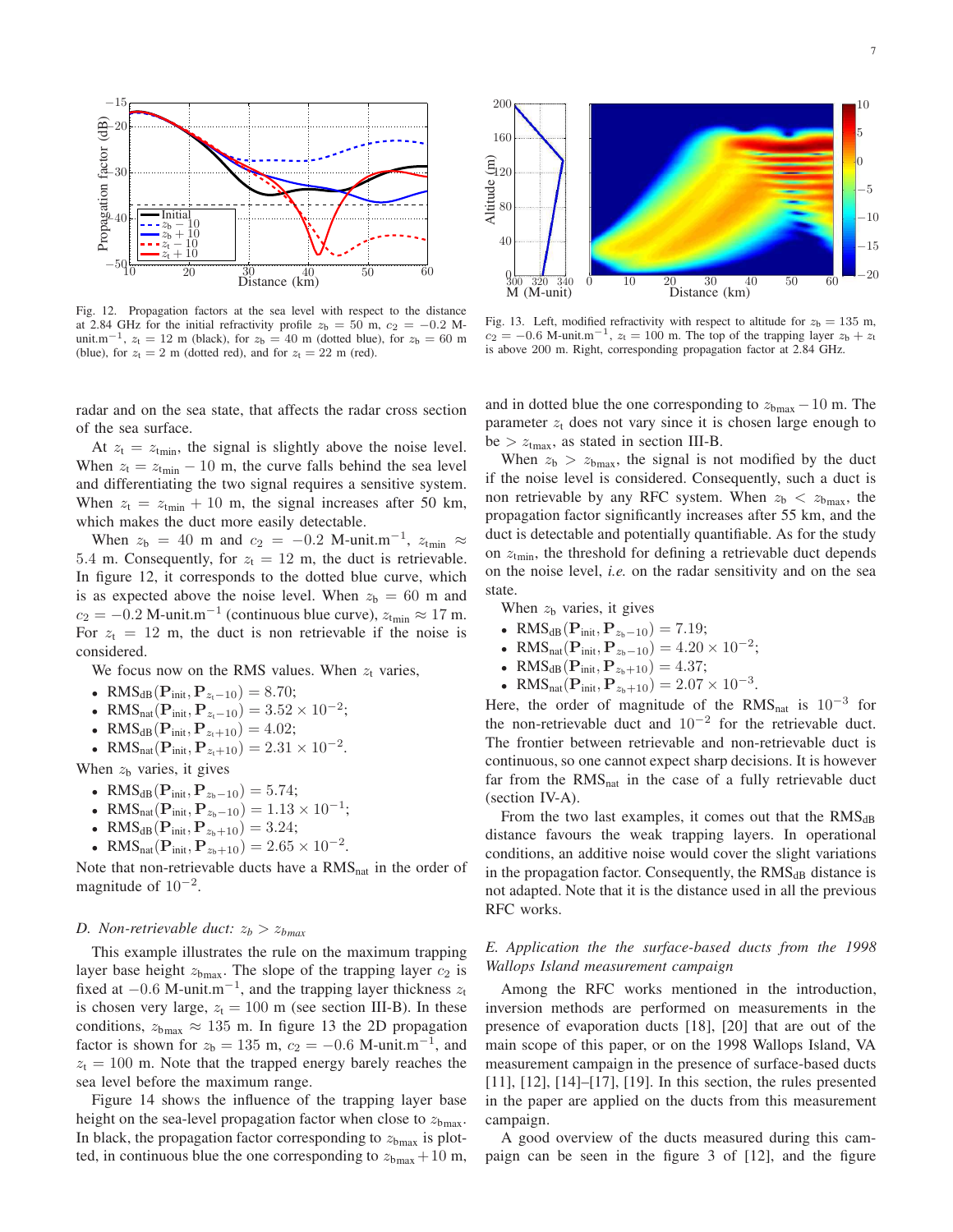

Fig. 14. Propagation factors at the sea level with respect to the distance at 2.84 GHz for the initial refractivity profile  $z<sub>b</sub> = 135$  m,  $c<sub>2</sub> = -0.6$  M-unit.m<sup>-1</sup>,  $z_t = 100$  m (black), for  $z_b = 125$  m (dotted blue), and for  $z_b = 145$  m (blue).



Fig. 15. An M-index profile with respect to altitude measured during the 1998 Wallops Island, VA measurement campaign (blue) and a close trilinear profile with  $z_b = 0$  m,  $c_2 = -0.325$  M-unit.m<sup>-1</sup>,  $z_t = 60$  m (dotted red).

9 of [17]. The ducts are close to each other, and a typical surface-based duct from the 1998 Wallops Island measurement campaign can be described with the following parameters:  $z_b = 0$  m,  $c_2 = -0.325$  M-unit.m<sup>-1</sup>,  $z_t = 60$  m. This corresponds to the measurement performed between 13:19 and 13:49 EST at the antenna, see figure 15. The working frequency is 2.84 GHz, the antenna height is 30.78 m, and the radar aperture is  $0.4^{\circ}$ .

In these conditions, from  $(21)$ ,  $f$  must be larger than 451 MHz. Moreover,  $z_{bmax} = 63.9$  m and  $z_{tmin} = 0$  m. There is no rule on  $z<sub>trans</sub>$  since  $h<sub>ant</sub> > z<sub>b</sub> + z<sub>t</sub>$ . Thus, the measured ducts are far from the limits defined in this study. This is consistent with the fact that inverse methods have been performed with a good accuracy on these data. This confirms that the 1998 Wallops Island measurement campaign is appropriate for the validation of RFC techniques.



Fig. 16. The evaporation duct.

#### V. GENERALISATION TO OTHER DUCTS

In real conditions, the vertical refractivity profile is more complicated than a trilinear duct. However, note that the method exposed for the trilinear ducts can be applied to any duct described with a piecewise linear height dependency. Thus, the method is very general. Yet, the application to trilinear ducts gives a good overview of the retrievable ducts with analytic and simple formulas.

An evaporation duct at the sea surface is very common, that is why the previous rules are given is the case of a double duct (evaporation duct + surface-based duct) in this section. Let  $\delta$ be the height of the evaporation duct (figure 16). Then, the modified refractivity is given by

$$
M(z) = M_0 + 0.125z - 0.125(\delta + z_0) \ln\left(\frac{z + z_0}{z_0}\right), \tag{27}
$$

for  $z < 2\delta$ . The surface roughness  $z_0$  is considered equal to  $1.5 \times 10^{-4}$  m. From now on,  $M_{\text{ant}}$  denotes  $M(h_{\text{ant}})$  and  $M_z$ denotes  $M(z)$  in general. Above this duct, a trilinear duct is supposed.  $z<sub>b</sub>$  is considered greater than  $\delta$ .

The presence of an evaporation duct induces a new rule for the retrievable ducts, and modifies the previously stated ones. Note that for the evaporation duct to be significant, the frequency must satisfy condition (21), since the duct is at sea level.

#### *A. Evaporation duct rule*

For low antennas with low elevation angles in the presence of a strong evaporation duct, all the energy is trapped in the duct if  $h_{\text{ant}} < \delta$  and  $\theta_{\text{max}}^2 + 2(M_{\delta} - M_{\text{ant}}) < 0$  [25]. In this case, *any* surface-based duct above the evaporation duct is undetectable.

#### *B. Modified rule on* z*tmax in the presence of an evaporation duct*

The surface-based duct is supposed to be above the evaporation duct.

*1) Antenna above the evaporation duct:* The considered ray reaches the duct with an unchanged angle and the waves trapped by the surface-based duct are the same. Thus, the rule on  $z<sub>tmax</sub>$  is unchanged. However, the evaporation duct modifies the grazing angle, hence the magnitude of the clutter return is modified as well.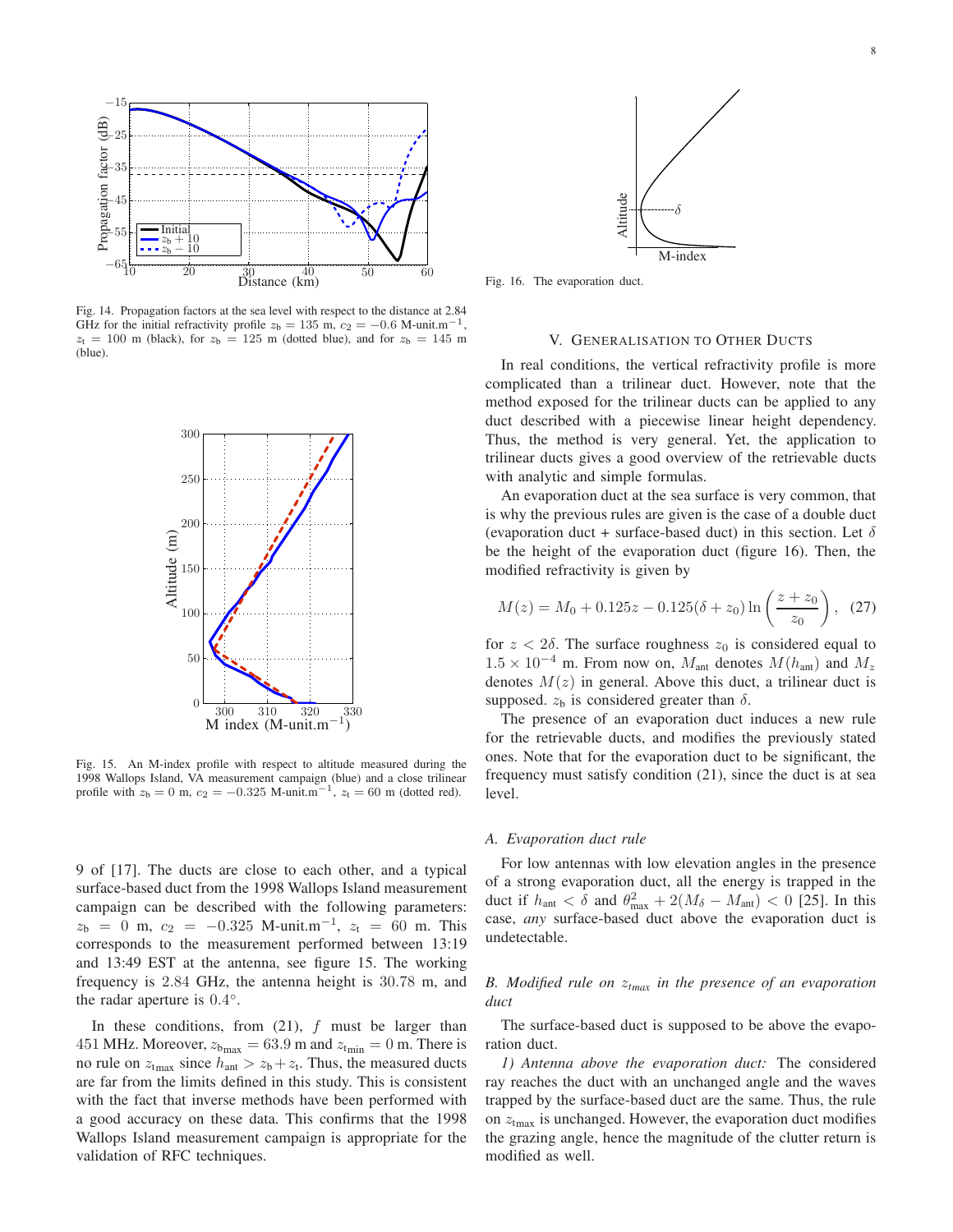*2) Antenna inside the evaporation duct:* To take into account the evaporation duct, one modification must be applied. If  $z_b > 2\delta$ , in eq. (22), the maximum elevation angle  $\theta_{\text{max}}$ must be substituted by the angle  $\theta_{2\delta}$  such that

$$
\theta_{2\delta} = \sqrt{\theta_{\text{max}}^2 + 2c_{\delta}(2\delta - h_{\text{ant}})},\tag{28}
$$

where

$$
c_{\delta} = \frac{M_{2\delta} + M_{\text{ant}}}{2\delta - h_{\text{ant}}}.
$$
 (29)

Hence  $\theta_{2\delta}$  is such that

$$
\theta_{2\delta} = \sqrt{\theta_{\text{max}}^2 + 2(M_{2\delta} - M_{\text{ant}})}.
$$
 (30)

Note that if  $\theta_{\text{max}}^2 + 2(M_{2\delta} - M_{\text{ant}}) < 0$ , the ray is trapped by the evaporation duct. No ray reaches the trapping layer that is consequently non retrievable.

If  $\delta < z_b < 2\delta$ , the method is the same except that  $M_{z_b}$ must be used instead of  $M_{2\delta}$ , and  $\theta_{z_b}$  instead of  $\theta_{2\delta}$ .

*C. Modified rule on* z*tmin in the presence of an evaporation duct*

The rule on  $z<sub>tmin</sub>$  is not modified by the presence of an evaporation duct. Indeed, this rule does not depend on the elevation angle.

#### *D. Modified rule on* z*bmax in the presence of an evaporation duct*

The definition of a new analytic rule on  $z_{\text{bmax}}$  is difficult since it requires the horizontal length of the ray trajectory inside the evaporation duct. With the evaporation duct described by eq. (27), no analytic expression is available. Thus, a piecewise linear approximation of the duct [30], [31] is required. Then, the generalisation is easy with an iterative calculation on each linear piece of the refractivity profile.

#### *E. Generalised rule*

The rules exposed in this paper can be extended to any duct with a piecewise linear variation. An iterative algorithm on the number of linear pieces can give an analytic solution. However, the trilinear duct study gives a good approximation of the retrievable ducts with simple analytic formulations. For a higher number of parameters, a Monte-Carlo parametric study would also be an option.

#### VI. CONCLUSION

This paper addresses the atmospheric ducts retrievable by refractivity from clutter (RFC). Non-retrievable ducts are defined as those for which a modification of one parameter of the duct does not change the measurable propagation factor at the sea level. In a first phase, only trilinear ducts constant with the distance are considered. The aim of this study is to show that an RFC system cannot retrieve all the atmospheric ducts, and to foresee which ones are non retrievable.

For fixed duct parameters, three values have been defined. They correspond to the minimum retrievable trapping layer thickness  $z<sub>tmin</sub>$ , eq. (23), the maximum retrievable trapping layer thickness  $z<sub>tmax</sub>$ , eq. (22), and the maximum retrievable trapping layer base height  $z_{bmax}$ , eq. (25). From these values, three rules have been stated:

- A trapping layer of thickness greater than the maximum thickness ( $z_t > z_{tmax}$ ) is considered as a trapping layer with a thickness equal to this maximum thickness ( $z_t$  =  $z_{\text{tmax}}$ ).
- A trapping layer of thickness less than the minimum thickness ( $z_t < z_{tmin}$ ) is not considered (no trapping layer is detected by the RFC system).
- A trapping layer of base height greater than the maximum base height ( $z<sub>b</sub> > z<sub>bmax</sub>$ ) is not considered (no trapping layer is detected by the RFC system).

The value  $z<sub>tmax</sub>$  only depends on geometric considerations. The values  $z<sub>tmin</sub>$  and  $z<sub>bmax</sub>$  are harder to decide because they also depend on the radar sensitivity and on the sea state. Moreover,  $z<sub>tmin</sub>$  also depends on the frequency on the RFC system.

This study can be summarized as follows. Once  $z_{\text{tmin}}$  (23),  $z<sub>tmax</sub>$  (22),  $z<sub>bmax</sub>$  (25), and the minimum frequency  $f<sub>min</sub>$  (20) or (21) have been defined, a trilinear duct is retrievable if and only if

- $f > f_{\min}$ ;
- $z_{\rm b} < z_{\rm bmax}$ ;
- $z_{\text{tmin}} < z_{\text{t}} < z_{\text{tmax}}$ .

An extension of the previous rules has been proposed in the presence of an evaporation duct. Then they can be extended to any piecewise linear profile. However, the results might be harder to interpret. The retrievable ducts can be analytically calculated with iterative algorithm, or decided after a parametric study with ray-tracing if the considered ducts are too complex.

It has also been shown that calculating the RMS difference between two propagation factors expressed in dB leads to overestimate the differences between two data with low received power. The RMS difference between the two propagation factors expressed in natural values seems more relevant.

The proposed method enhances the *a priori* knowledge of the capability of an RFC system. Combined with further investigations related to the type and parameters of clutter statistics, it could significantly improve the RFC systems. The ill-posedness due to non-retrievable ducts and ducts with similar effects can be identified. Last, such studies can help designing future RFC systems and measurement campaigns.

#### ACKNOWLEDGMENT

The authors would like to thank the French MoD for its financial support, and more particularly Yvonick Hurtaud from DGA-MI.

#### **REFERENCES**

- [1] H. Jeske, *Modern Topics in Microwave Propagation and Air-Sea Interaction*. Dordrecht, Netherlands: D. Reidel, 1973, ch. State and limits of prediction methods for radar wave propagation conditions over the sea, pp. 130–148.
- [2] S. M. Babin, G. S. Young, and C. J. A., "A new model of the oceanic evaporation duct," *Journal of Applied Meteorology*, vol. 36, pp. 193–204, 1997.
- [3] Y. Hurtaud, C. Cochin, J. Claverie, and M. Aïdonidis, "Characterization of the maritime environment for systems performances assessments and for decision aid products in RF and EO wavebands," in *Journées SEE OCOSS 2010*, Brest, France, June 2010.